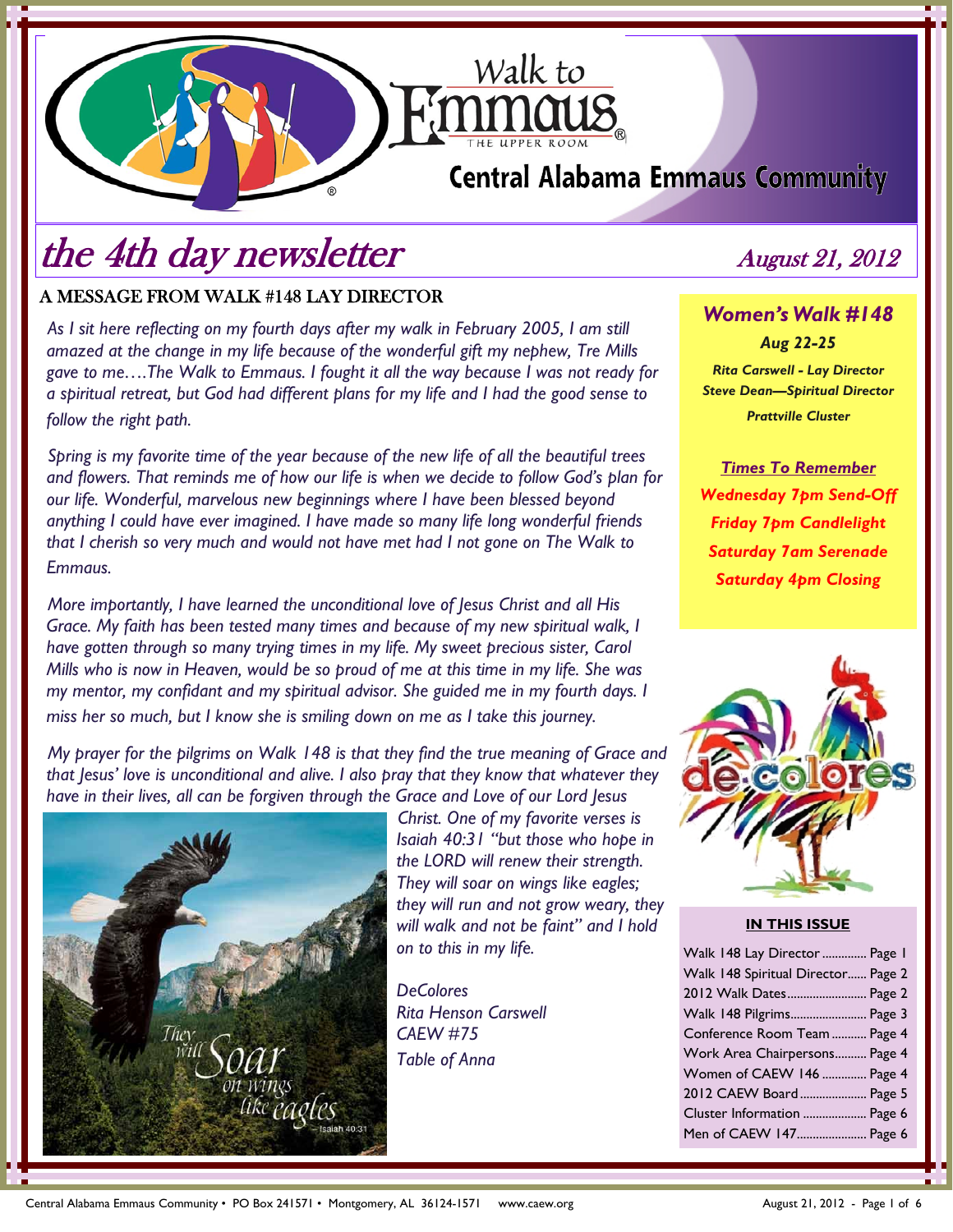#### A MESSAGE FROM WALK #148 SPIRITUAL DIRECTOR

What an amazing journey the Christian life can be. Each day is filled with opportunities that God uses to express His love to His greatest creation. As a believer for almost forty years, I can say that I have experienced both successes and failures in bringing glory to God but praise the Lord, through it all His love and grace has never changed and even in my stupidity and disobedience He still makes all things work together for our good (Romans 8:28).

Being reared in a "God fearing home", having surrendered my life to vocational ministry and studied in one of the finest seminaries, I heard on a regular basis God's love for me but never really understood the theology of grace until my original Walk to Emmaus. It was during this time away that I understood that NOTHING could separate me from the love of God (Romans 8:38-39). Immediately following my walk I knew I wanted to be a part of this great community in sharing with others what I had finally learned.

It is with that same anticipation I look forward to serving as Spiritual Director on Walk #148. Lay Director, Rita Carswell and I are prayerfully preparing for "The Best Walk Ever" and ask that you join us as we listen to God's Holy Spirit lead us to what will make this walk unique and special to each pilgrim. I also ask that you pray for the team as it will be a time for spiritual renewal and remembrance for them too. It is truly my heart's desire to express God's love through Jesus to each new pilgrim and remind them that He came to give us an abundant life of joy and peace (John 10:10).

Our Spiritual Team, along with the Lay Team and Table Leaders have been meeting and preparing fresh approaches to this time honored and proved Walk to Emmaus. Our goal is to shower God's love on pilgrims and each other as we celebrate the death, burial and resurrection of our Savior, Jesus Christ. Our goal is to educate and inspire each person to be all that God has prepared and planned for them to be according to His Word (Jeremiah 29:11).

As an Emmaus Community member I challenge you to be a part of Candlelight, Serenade, closing and any "behind the scenes" activities you are able to attend. Take this opportunity to live out your "4th Days" during this walk and every walk. The Walk to Emmaus is truly one of the best discipleship tools ever designed to build and further the Kingdom of God.

God Bless You and De Colores, Steve Dean, Spiritual Director CAEW #148

### Sign Up For Emmaus Prayer Vigils

To sign up for a prayer vigil for Emmaus Walks locally and around the world go to:

#### **http://www.3dayol.org**

click on the walk number on the schedule and look for sign up information.

#### Community Prayer Requests **http://www.caew.org**

#### 2012 Walk Dates to Remember

Men's Walk #149 Sept 19-22 Waldo Edwards - Lay Director Jamie Barkley—Spiritual Director Elmore Cluster

Women's Walk #150 Oct 17-20 Lynn Mitchell - Lay Director Mike Wells—Spiritual Director Lake Martin Cluster

For additional Emmaus and Chrysalis information and updates, periodically refer to our website at **www.caew.org** Remember, God equips & gives you the means & strength you need to serve, and bring others to Christ.



**"Then the two from Emmaus told their story of how Jesus had appeared to them as they were walking along the road, and how they had recognized him as he was breaking the bread."** 

**Luke 24:35 (NLT)** 



**Agape Needs: 65 of each item for All Walks**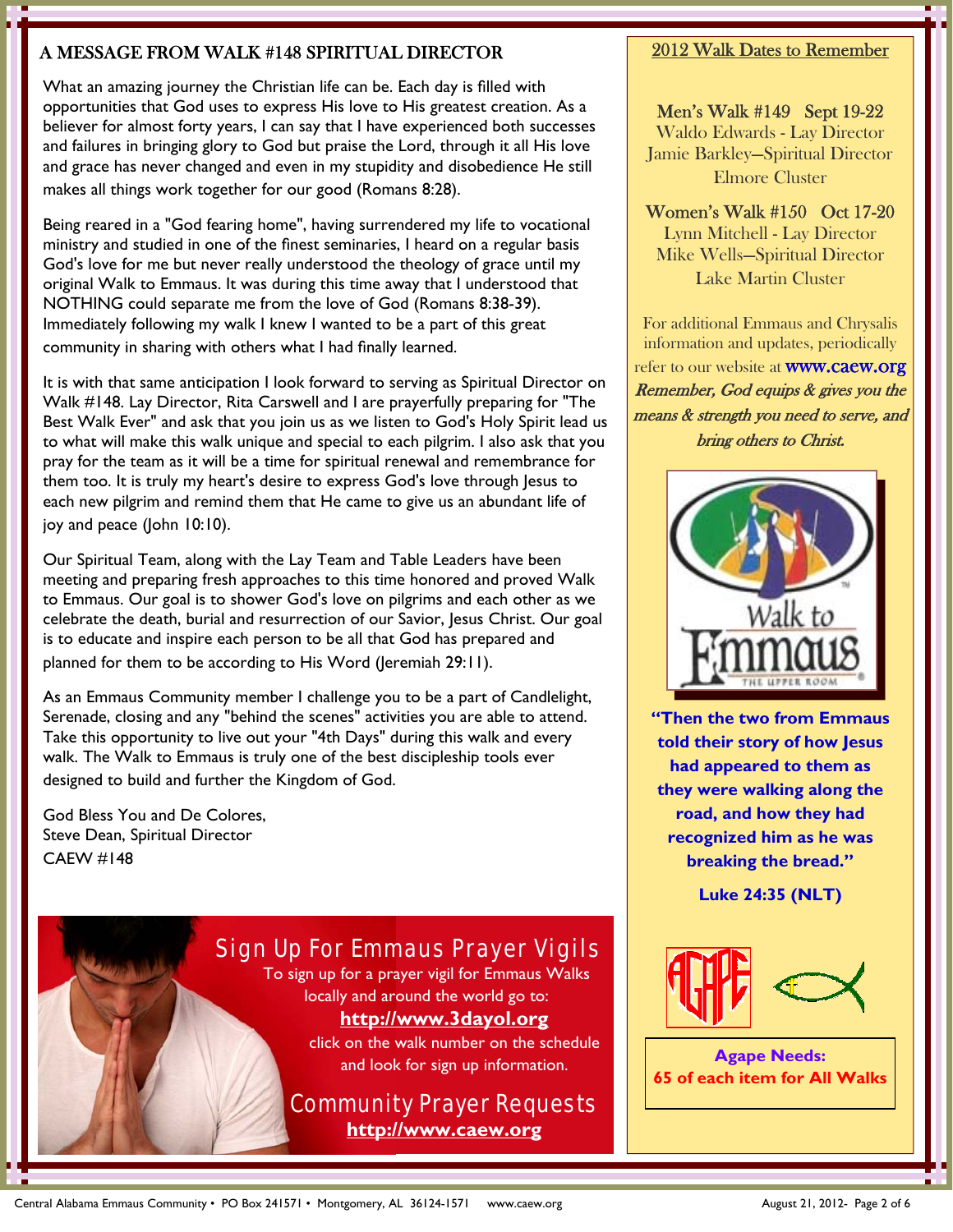## Pilgrims of Women's Walk #148

|                    | Pilgrim                       | <b>City</b>           | ST             | <b>Church</b>                | Sponsor(s)                     |                                |
|--------------------|-------------------------------|-----------------------|----------------|------------------------------|--------------------------------|--------------------------------|
|                    | Barbara Alexander             | Montgomery            | AL             | True Divine                  |                                | Jamie Brown                    |
|                    | Karla Amos                    | Wetumpka              | AL             | House Church Messianic       |                                | Doug Amos                      |
|                    | Jennifer Andrews              | Opelika               | AL             | Journey Church of Valley     |                                | Marsha Blackstock              |
| Beleshun Blakely   |                               | Troy                  | AL             | <b>Brundidge COC</b>         |                                | Kelley Parker                  |
| Donna Byrd         |                               | Greenville            | AL             | <b>Antioch East Baptist</b>  | Brad & Kathy Jones             |                                |
|                    | Melanie Christian             | <b>Black Mountain</b> | N <sub>C</sub> | <b>Montreat Presbyterian</b> |                                | <b>Rita</b> Carswell           |
| DorrieCox          |                               | Montgomery            | AL             | <b>Frazer UMC</b>            |                                | Laurie Shipp & Rebecca Bright  |
| Robin Dean         |                               | Pike Road             | AL             | <b>Eastmont Baptist</b>      | Deborah Messick & Judy Fuller  |                                |
|                    | <b>Blake</b> Eatman           | Montgomery            | AL             | <b>Eastmont Baptist</b>      | Deborah Messick & Susan Dorsey |                                |
|                    | Shannon Emfinger              | Lanett                | AL             | Plant City Baptist           |                                | Alan <b>Emfinger</b>           |
| Renee Fields       |                               | Camp Hill             | AL             | LaFayette Heights Baptist    | Ramona Hood                    |                                |
| <b>Brenda</b> Ford |                               | Opelika               | AL             | <b>First Baptist Opelika</b> |                                | Amy Brandon                    |
|                    | Amanda Gilliland              | Greenville            | AL             | <b>Antioch East Baptist</b>  | Brad & Kathy Jones             |                                |
| Suzanne Graves     |                               | Carrollton            | GA             | Southern Hills Christian     |                                | <b>Glenn</b> Graves            |
|                    | PaigeHerring                  | Montgomery            | AL             | <b>Rigby Street Baptist</b>  | Deborah Messick                |                                |
|                    | Kaye Huddleston               | Opelika               | AL             | <b>First Baptist Opelika</b> | Kathy Brown & Marsha Davis     |                                |
| Barbara Jones      |                               | Lanett                | AL             | Converge Auburn              |                                | Kevin Beasley                  |
| Karen Lynn         |                               | Opelika               | AL             | Cornerstone UMC              |                                | <b>Brett</b> Lynn              |
| CarolynLytle       |                               | Birmingham            | AL             | Dawson Baptist               |                                | <b>Jim</b> Pace                |
| Melissa Massey     |                               | Wetumpka              | AL             | Robinson Springs UMC         |                                | <b>Sue</b> Morris              |
|                    | <b>Dela</b> McBrayer          | Prattville            | AL             | Centerpoint Fellowship       |                                | Carol Reynolds                 |
|                    | Susie McGough                 | Greenville            | AL             | Southside Baptist            |                                | GinaMount                      |
|                    | <b>Dena</b> McKenzie          | Auburn                | AL             | Cornerstone UMC              |                                | <b>Ashley</b> Belcher          |
|                    | Regina Meredith               | Prattville            | AL             | River of Life                |                                | Jason McCord                   |
|                    | CarolMixon                    | Greenville            |                | AL Antioch East Baptist      | Brad & Kathy Jones             |                                |
|                    | Lucy Moore                    | Montgomery            | AL             | Church of the Ascension      |                                | Michelle Parkinson             |
| Michelle Moskal    |                               | Trussville            | AL             | Church of the Highlands      |                                | David Moskal                   |
|                    | <b>Nell</b> Murphy            | Montgomery            | AL             | Frazer UMC                   |                                | KrisJohnson                    |
|                    | Debora Murray                 | Montgomery            | AL             | Unity United COC             |                                | Barbara Kennedy                |
|                    | <b>Mary</b> Patton            | Opelika               | AL             | <b>First Baptist Opelika</b> | Kathy Brown & Marsha Davis     |                                |
| JoAnne Perry       |                               | Montgomery            | AL             | none                         |                                | Susan Dorsey & Deborah Messick |
|                    | <b>Kay</b> Pettit             | Auburn                | AL             |                              |                                | Claire Goldman                 |
|                    | Nancy Power                   | Elmore                | AL             | Robinson Springs UMC         | Kathy Scott                    |                                |
|                    | Kenosha Reynolds              | Montgomery            | AL             | Ambassadors For Christ       | Clarence Stewart               |                                |
| Tammy Salter       |                               | Wetumpka              | AL             | Thelma Baptist               |                                | Mitzy Taylor                   |
|                    | Denise Shivers                | Cusseta               | AL             | Church of the Highlands      | Melissa Harris                 |                                |
|                    | Luretta Washington Prattville |                       | AL             | <b>Rivers Chapel UMC</b>     | Frank Clem                     |                                |
|                    | Reba Williams                 | Auburn                | AL             | Church of the Highlands      | Richard & Carrie Newton        |                                |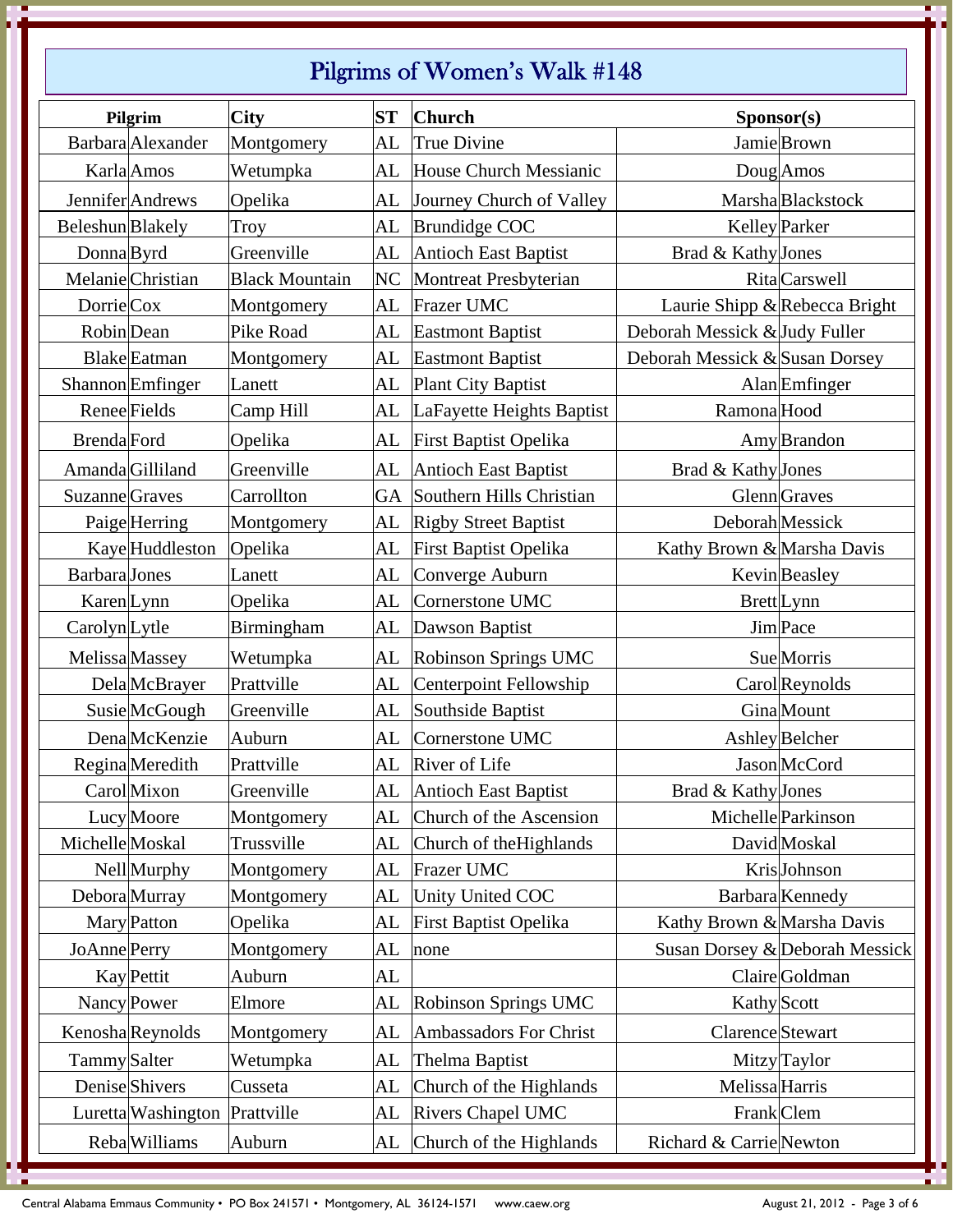### Conference Room - Women's Walk #148 | | Work Areas - Women's Walk #148

| Lay Director                         | <b>Rita Carswell</b>    |
|--------------------------------------|-------------------------|
| <b>Assistant Lay Directors</b>       | <b>Cindy Clem</b>       |
|                                      | Betty Jo Landrum        |
|                                      | Lynn Mitchell           |
|                                      | Michelle Templeton      |
| <b>Spiritual Director</b>            | Rev. Steve Dean         |
| <b>Assistant Spiritual Directors</b> | Rev. Kevin Beasley      |
|                                      | Rev. Alicia Cargill     |
|                                      | Rev. Brian Dovey        |
|                                      | Rev. Elvis North        |
| <b>Music</b>                         | <b>Suzie Beeson</b>     |
|                                      | Abby Land               |
| Media                                | Mo Moseley              |
| <b>Table Leaders</b>                 | Lisa Abercombie         |
|                                      | <b>Shanda Foster</b>    |
|                                      | Lynnie Kopp             |
|                                      | <b>Charlotte Mattox</b> |
|                                      | Wanda Ryals             |
|                                      | Angi Rhymes             |
| Assistant Table Leaders              | <b>LaNell Black</b>     |
|                                      | <b>Stacey Hand</b>      |
|                                      | <b>Helen Lane</b>       |
|                                      | <b>Joyce Morrow</b>     |
|                                      | Barbara Rosser          |
|                                      | <b>Bobbie Walters</b>   |
| Board Rep.                           | <b>Judy Lovelady</b>    |

| <b>SUPPORT AREA</b>               | <b>CHAIRPERSON</b>                                  |
|-----------------------------------|-----------------------------------------------------|
| AGAPE                             | Christine Mills/Linda Brewer                        |
| <b>BEDTAGS</b>                    | Kim Belden                                          |
| <b>BOOK COVERS / BAGS</b>         | Darlene Gill                                        |
| <b>BOOK TABLE</b>                 | Glenn Kinard                                        |
| <b>CANDLELIGHT</b>                | Frank Clem                                          |
| ENTERTAINMENT                     | Terri Sasser, Marian Woodman,<br>Crystal Strickland |
| FRIDAY NIGHT PARTY                | Jamie Brown/Lorri Schoonover                        |
| <b>GREETERS</b>                   | Gene Ann Mullins/Glenn Kinard                       |
| <b>HOUSING &amp; REGISTRATION</b> | Bat Barnt/Catherine Goodwin                         |
| <b>LOGISTICS</b>                  | <b>Brad Rhymes</b>                                  |
| <b>MEAL PREPARATIONS</b>          | Tennie Sanford                                      |
| <b>MEAL SERVICE</b>               | Kris Johnson/Gene Ann Mullins                       |
| NAME TAGS                         | Brenda Easterwood                                   |
| NEWSLETTER                        | Sherry Watkins                                      |
| <b>PHOTOGRAPHY</b>                | Rita Harmon                                         |
| <b>REFRESHMENTS</b>               | Linda Pearson                                       |
| <b>SERENADE</b>                   | Kay Walters/Jamie Brown                             |
| <b>SPEAKERS' PRAYER CHAPEL</b>    | Steve Kopp/Tre Mills                                |
| <b>SPONSORS' HOUR</b>             | Jimmy & Jane Ferguson                               |
| 72 HOUR PRAYER VIGIL              | Shay Baugh/Jamie Brown                              |
| WORSHIP                           | Claire Goldman, Helena Britton                      |

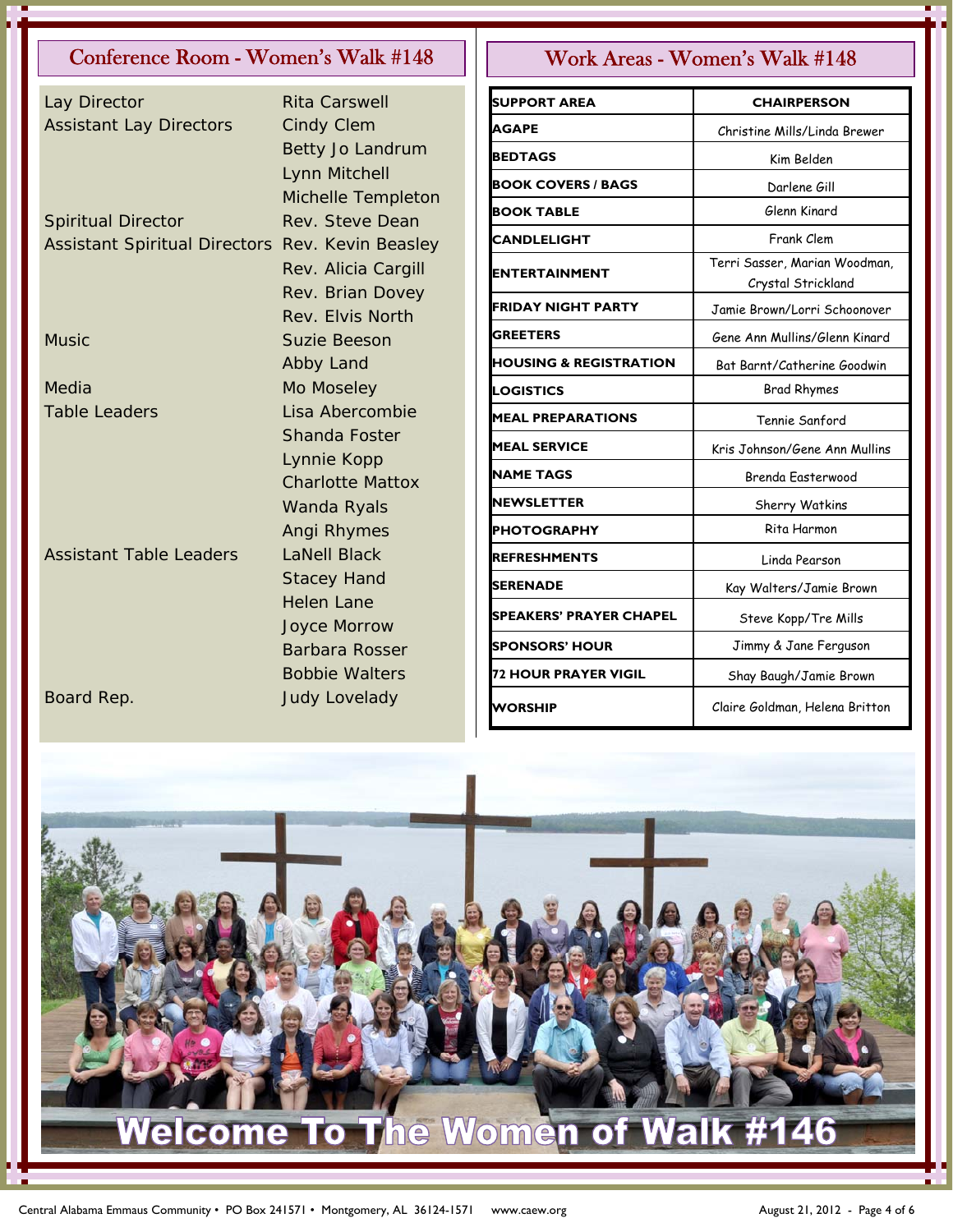

**Brenda Easterwood at blyn56@gmail.com The cost to replace a lost badge is \$2.** 



#### **NEWSLETTER EDITOR**

**Sherry Watkins, 334-320-7486 Sherry@Go2REassistant.com**  *(Be sure to put CAEW in the subject line)* **Please send me articles, updates, cluster & reunion group photos and information to share with the Emmaus community.** 

#### Address, contact phone, or email changes?

Help keep your information updated. Go to

### www.CAEW.org

If you don't have email or computer access, call anyone in the Community to assist you with any update needed to your current address, phone or other information.

| <b>Emmaus Work</b><br><b>Area</b>      | 2012 Community<br><b>Board Representative</b> |
|----------------------------------------|-----------------------------------------------|
| 72 Hour Prayer Vigil                   | <b>Wendy Rajan</b>                            |
| Agape                                  | Lynnie Kopp                                   |
| <b>Book Table</b>                      | <b>Pat Barnt</b>                              |
| Candlelight                            | Don Ingram                                    |
| <b>Food Preparation</b>                | <b>Robert Turner</b>                          |
| <b>Friday Night Party</b>              | <b>Tracie Starr</b>                           |
| <b>Greeters</b>                        | <b>Kathy Nichols</b>                          |
| Housing and Registration               | <b>Kathy Nichols</b>                          |
| Logistics                              | Danny Sanford                                 |
| <b>Meal Service</b>                    | <b>Rita Carswell</b>                          |
| Music & Media                          |                                               |
| Photography                            | <b>Sharon Irish</b>                           |
| <b>Refreshments</b>                    | <b>Tracie Starr</b>                           |
| Serenade                               | <b>Michelle Granberry</b>                     |
| <b>Speaker's Prayer Chapel</b>         | <b>Wendy Rajan</b>                            |
| Sponsor's Hour                         | <b>Kay Morris</b>                             |
| <b>Supplies</b>                        | <b>Judy Lovelady</b>                          |
| Worship                                | <b>Darrell Pearson</b>                        |
| Registrar - Men's                      | Jim Snyder                                    |
| Registrar - Women's                    | Lynn "Mo" Moseley                             |
| Name Badge Coordinator                 | <b>Brenda Easterwood</b>                      |
| <b>Community Website Coordinator</b>   | <b>Allen Brewer</b>                           |
| <b>Community Newsletter</b>            | <b>Sherry Watkins</b>                         |
| <b>Community Spiritual Director</b>    | Jamie Barkley                                 |
| <b>Community Lay Director</b>          | <b>Darrell Pearson</b>                        |
| <b>Community ALD</b>                   | Don Ingram                                    |
| <b>Community Treasurer</b>             | <b>Michelle Granberry</b>                     |
| <b>Community Secretary</b>             | <b>Sharon Irish</b>                           |
| <b>Communications Coordinator</b>      | <b>Pat Barnt</b>                              |
| <b>Community ASDs</b>                  | Dru Mattox, Mike Wells                        |
|                                        | & David Waldrop                               |
| <b>Chrysalis Committee Chairperson</b> | <b>Angi Rhymes</b>                            |